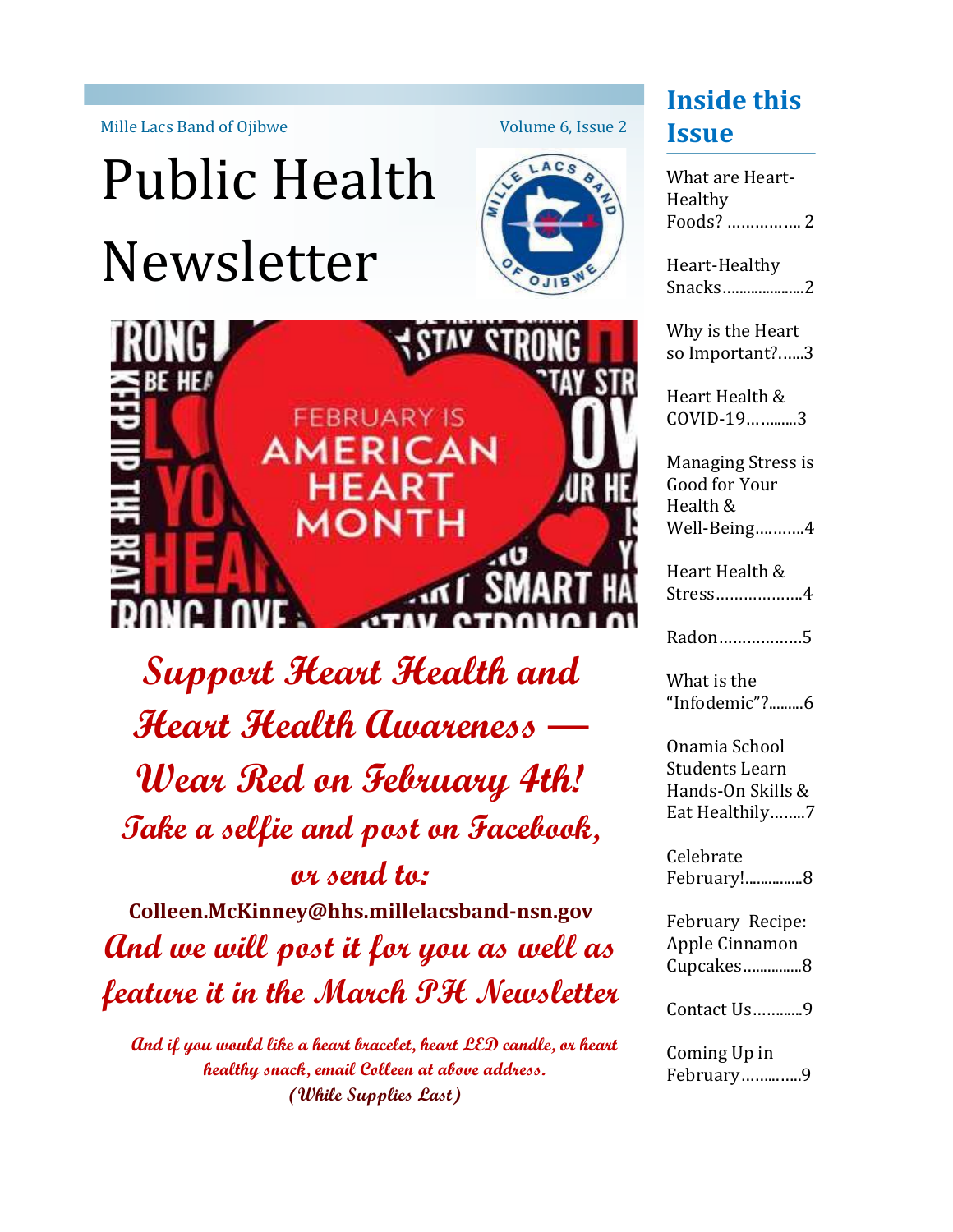

### **What Are Heart-Healthy Foods?**

#### **The following foods are the foundation of a heart-healthy eating plan:**

- **Vegetables** such as leafy greens (spinach, collard greens, kale, cabbage), broccoli, and carrots
- **Fruits** such as apples, bananas, oranges, pears, grapes, and prunes
- **Whole grains** such as plain oatmeal, brown rice, and wholegrain bread or tortillas
- **Fat-free or low-fat dairy** foods such as milk, cheese, or yogurt
- **Fish** high in omega-3 fatty acids (salmon, tuna, and trout)
- **Lean meats** such as 95% lean ground beef or pork tenderloin or skinless chicken or turkey
- **Eggs**
- **Nuts, seeds, and soy products** (tofu)
- **Legumes** such as kidney beans, lentils, chickpeas, black-eyed peas, and lima beans
- **Oils and foods high in monounsaturated and polyunsaturated fats, such as:**

Canola, corn, olive, safflower, sesame, sunflower, and soybean oils (not coconut or palm oil)

- **Nut and seed butters**
- **Seeds** (sesame, sunflower, pumpkin, or flax)
- **Nuts** such as walnuts, almonds, and pine nuts
- **Avocados**
- **Tofu**

*Above information on this page adapted from the National Heart, Lung and Blood Institute website at: nhlbi.nih.gov . Information in sidebar, right adapted from Eating Well website at: eatingwell.com* 

### **Heart-Healthy Snacks**

Snacks tend to get a bad rep, but snacking on the right foods can actually be an **important part of a healthy diet**.

Think about snacks as an opportunity to bring more nutrition to your day, while also **keeping you energized and focused in between meals.** 

**Apple with nuts or nut butter**

> **Roasted chickpeas**

**Whole-grain crackers with hummus**

**Roasted carrots with dip**

**Roasted pumpkin seeds**

**Greek yogurt with berries**

**Roasted spiced nuts**

#### **Edemame**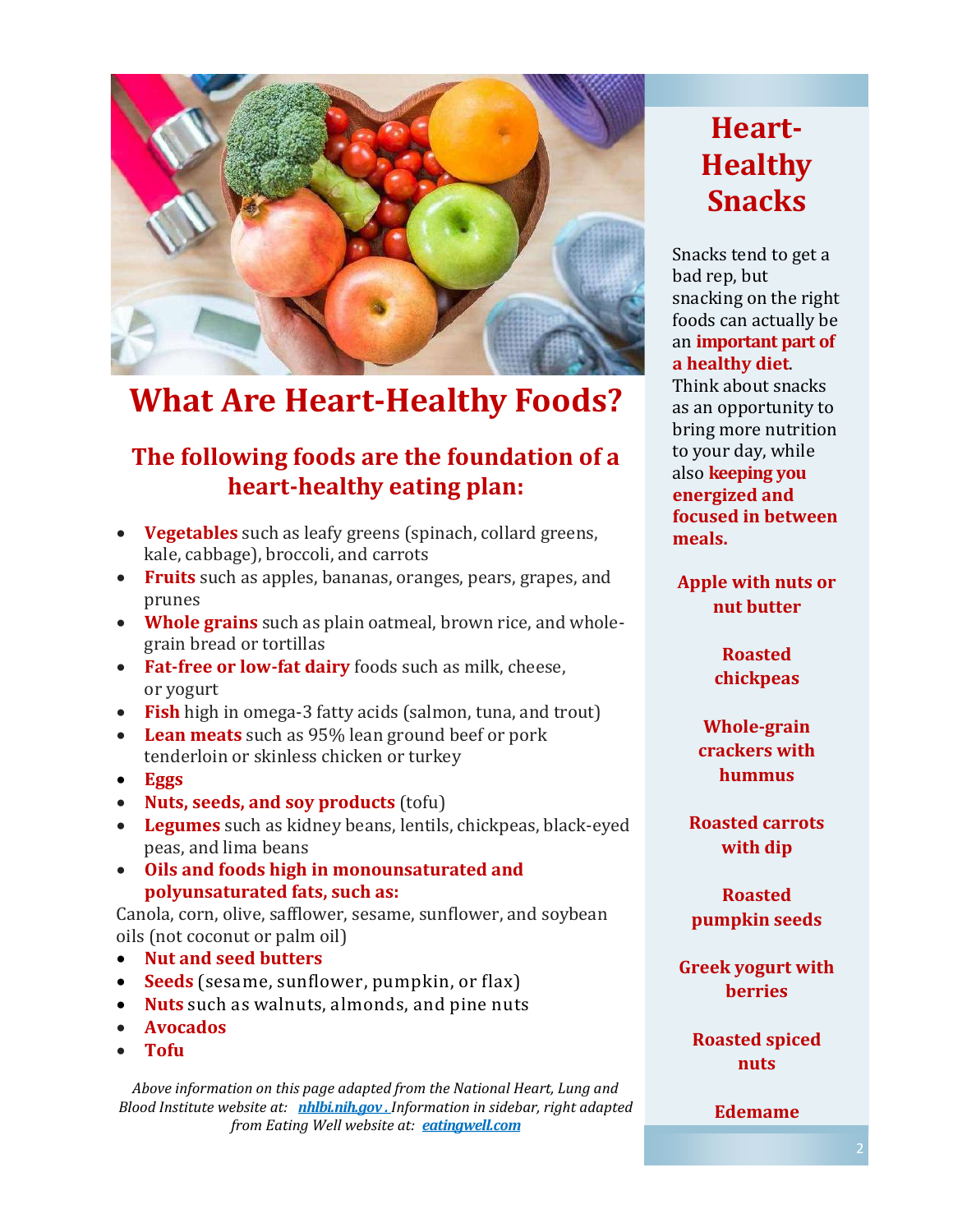### **Why is the heart so important?**

The heart is part of your body's **circulatory system.** 

It's made up of the atria, ventricles, valves, and various arteries and veins. The main function of your heart is to **keep blood that's full of oxygen circulating throughout your body.** Because your heart is **crucial to your survival,** it's important to **keep it healthy** with a well-balanced diet and exercise, and **avoid things that can damage it, like smoking.** 

**Your heart affects every part of your body.** That also means that diet, lifestyle, and your emotional well-being can affect your heart. **Emotional and physical health are both important for maintaining a healthy heart.** 

*Information above adapted from the Healthline website at: healthline.com*

### **Heart Health And COVID-19 Don't Neglect Your Heart Health**

### **Your heart matters, especially now!**

Heart attacks and strokes can be life-threatening, and they are not taking a break because of COVID-19.

## **Remember To:**

- Take your heart medication.
- Call your medical team with any concerns or questions.
- Call 911 for heart attack or stroke symptoms.

### **AND:**

# **LOVE YOUR HEART**

**Get active Eat well** Control cholesterol Manage blood pressure Reduce blood sugar Lose weight **Quit smoking** 

**AMERICAN HEART MONTH** 

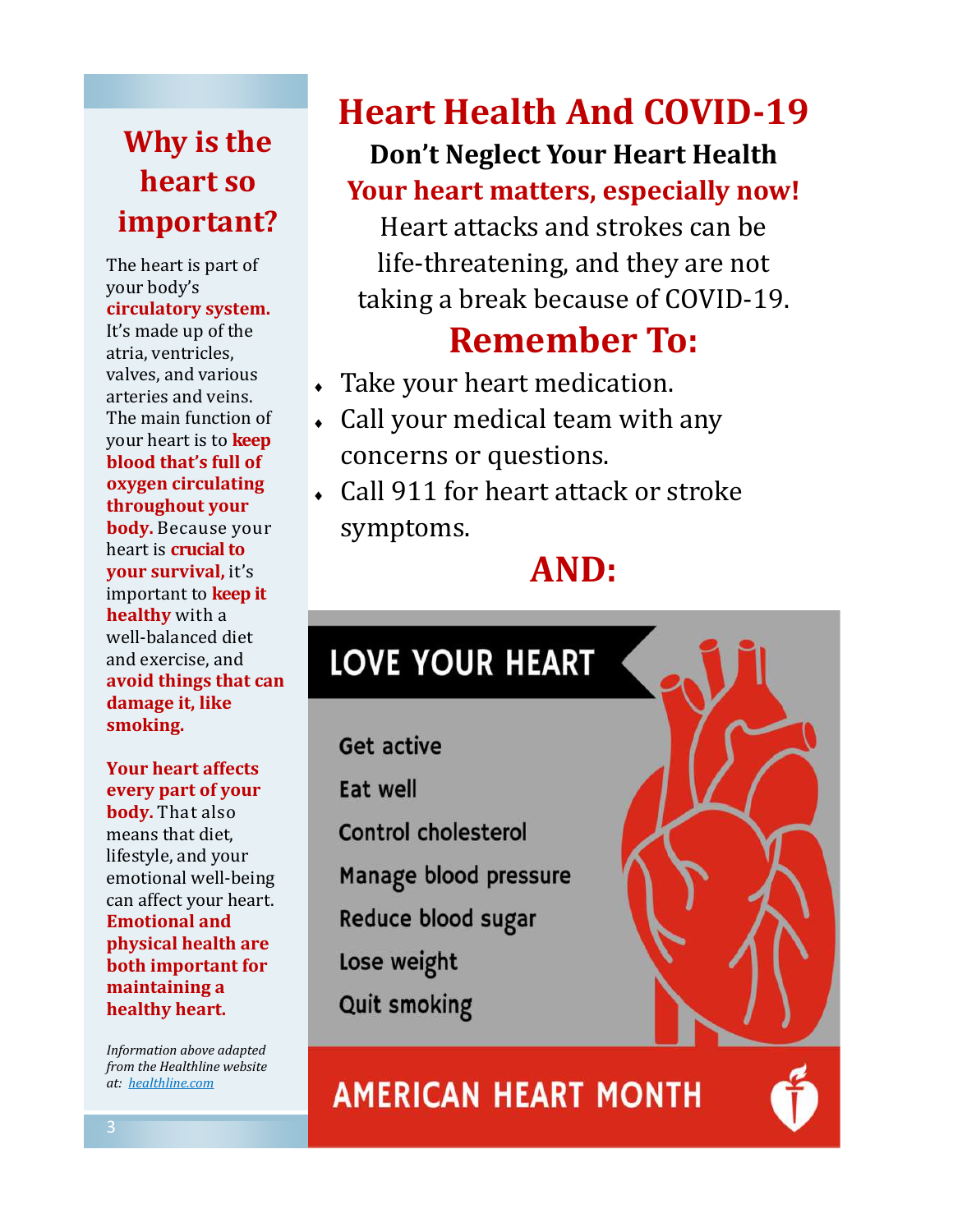### **Managing Stress is Good For Your Health and Well-Being**

Everyone feels and reacts to stress in **different ways.** How much stress you feel and how you react to it can **lead to a variety of health problems.**

**Figuring out how stress pushes your buttons is an important step in dealing with it.**

#### **You can manage stress in ways such as:**

- $\Diamond$  Exercising regularly.
- $\lozenge$  Making time for friends and family.
- Getting enough sleep.
- $\lozenge$  Practicing relaxation techniques.
- $\Diamond$  Finding a hobby.
- Maintaining a positive attitude.

*Information adapted from American Heart Association website at :* www.heart.org



#### A **stressful situation sets off a chain of events**. Your body releases adrenaline, a hormone that temporarily causes your breathing and heart rate to speed up and your blood pressure to rise. Chronic stress is when stress is constant and your body is in high gear off and one for days or weeks at a time. Chronic stress may lead to high blood pressure, which can increase risk for heart attack and stroke.

#### Stress may **contribute to poor health behaviors** linked to **increased risk for heart disease and stroke**, such as:

- $\lozenge$  Smoking
- ♦ Overeating
- Lack of physical activity
- Unhealthy diet
- Being overweight
- $\Diamond$  Not taking medications as prescribed

#### Your **body's response to stress** may be:

- A headache
- ♦ Back strain
- $\Diamond$  Stomach pains
- Low energy
- $\Diamond$  Sleep problems
- Moodiness
- Forgetfulness

**What's stressful to one person isn't for another.** Happy events (new marriage, job promotion, new baby, new home) and unhappy events (illness, being overworked, family problems) can cause stress. No matter the cause, **it's important to know what you can do about managing your stress.**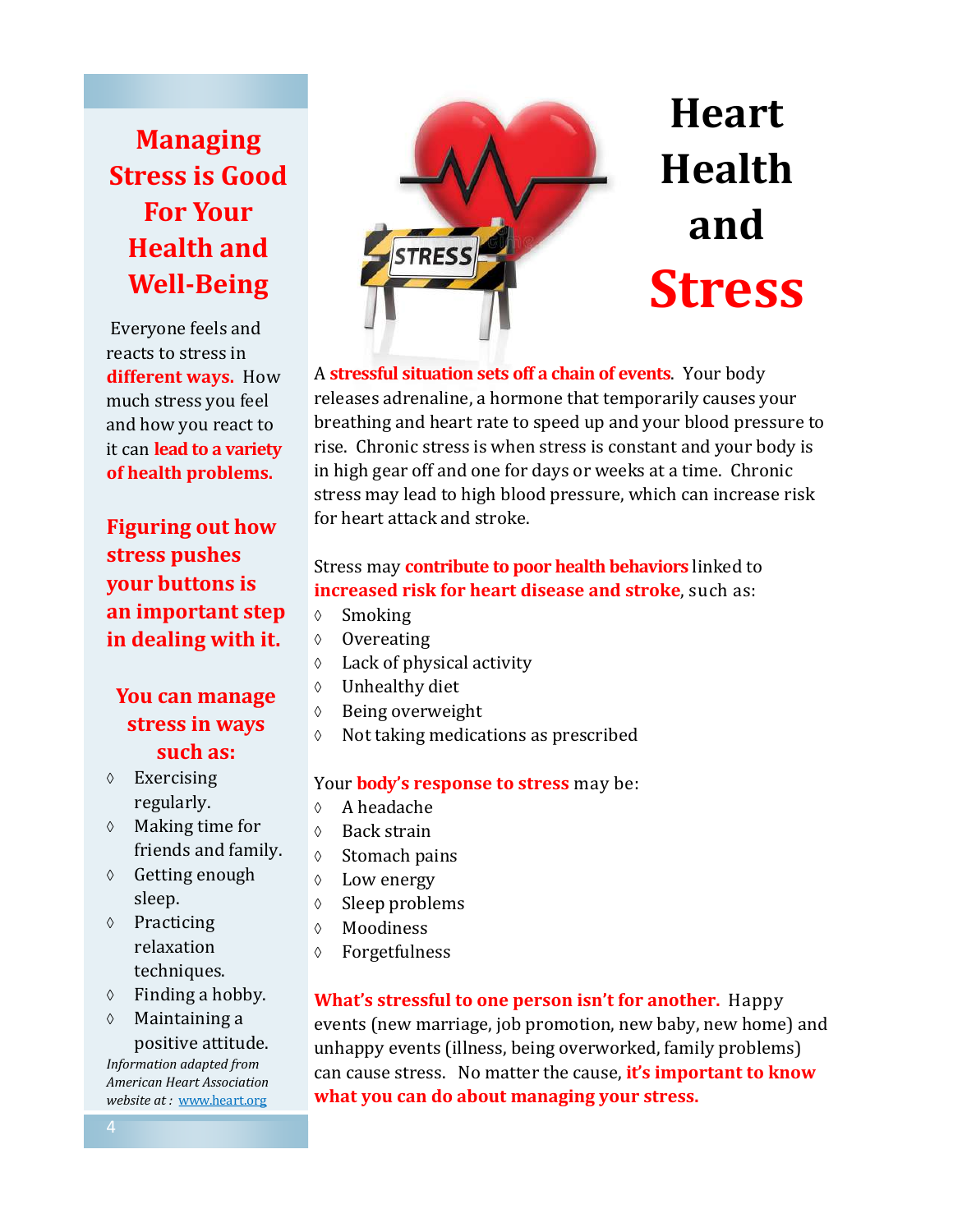

**Mille Lacs Band of Ojibwe Department of Natural Resources**  (DNR) provides a limited number of **radon test kits to Mille Lacs Band members.** The Band's **DNR tests**  Mille Lacs Band **government buildings** and Corporate Venture **businesses** for radon **every 4 years**.

#### **Minnesota Department of Health** (MDH)

provides **information**  on radon and how to protect your family's health. You can also view their radon mitigation disparities **interactive maps**. All Minnesotans can order **discounted radon test kits**  through MDH. MDH can also help you find a **radon mitigator** to deal with any problems you find.

# **Radon**

#### **Radon is found throughout Minnesota.**

Radon is a **colorless, odorless radioactive gas** that comes naturally from the bedrock, deep in the soil. Radon can enter any building—homes, offices, and schools—and result in a high indoor radon level. Radon **gives off radioactive particles** that, when breathed in, can **damage the lining of the lungs.**

Radon is a **serious public health issue in Minnesota**, where 2 in 5 homes tested have radon levels that are a major health risk. Minnesota has high radon levels due to its **unique geology and cold climate**. During the winter, heating systems draw in radon gas from the soil, increasing radon levels inside buildings. Minnesotans' basements are often used as living spaces, which can also increase radon exposure.

 **Radon is the second leading cause of lung cancer.** The U.S. Surgeon General warned that radon is the **second leading cause of lung cancer** in the United States today. Only smoking causes more lung cancer deaths. **If your home has high radon levels and you smoke, your risk of lung cancer is even higher.** Radon accounts for about 21,000 lung cancer deaths every year.

#### **Test your home for radon.**

Radon is everywhere, but the greatest exposure is inside buildings. Radon exposure is **most likely to happen at home**. Your home can have high radon levels whether it is old or new, well-sealed or drafty, and with or without a basement. All houses have some radon, but even houses next to each other may have very different radon levels. **The only way to measure radon risk is to test your home**. If you do have high radon levels in your home, there are **ways to reduce it**.

 **Are there U.S. and International Resources ?** The **U.S. Environmental Protection Agency** (EPA) provides **information and resources** about radon, its health effects, and its control.

The **World Health Organization** (WHO) has an on-going WHO **International Radon Project** to **collect and analyze information on radon** risk, radon policies, radon mitigation and prevention, and radon risk communication.

*Information on this page provided by Charlie Lippert, MLBO DNR Air Quality Specialist.*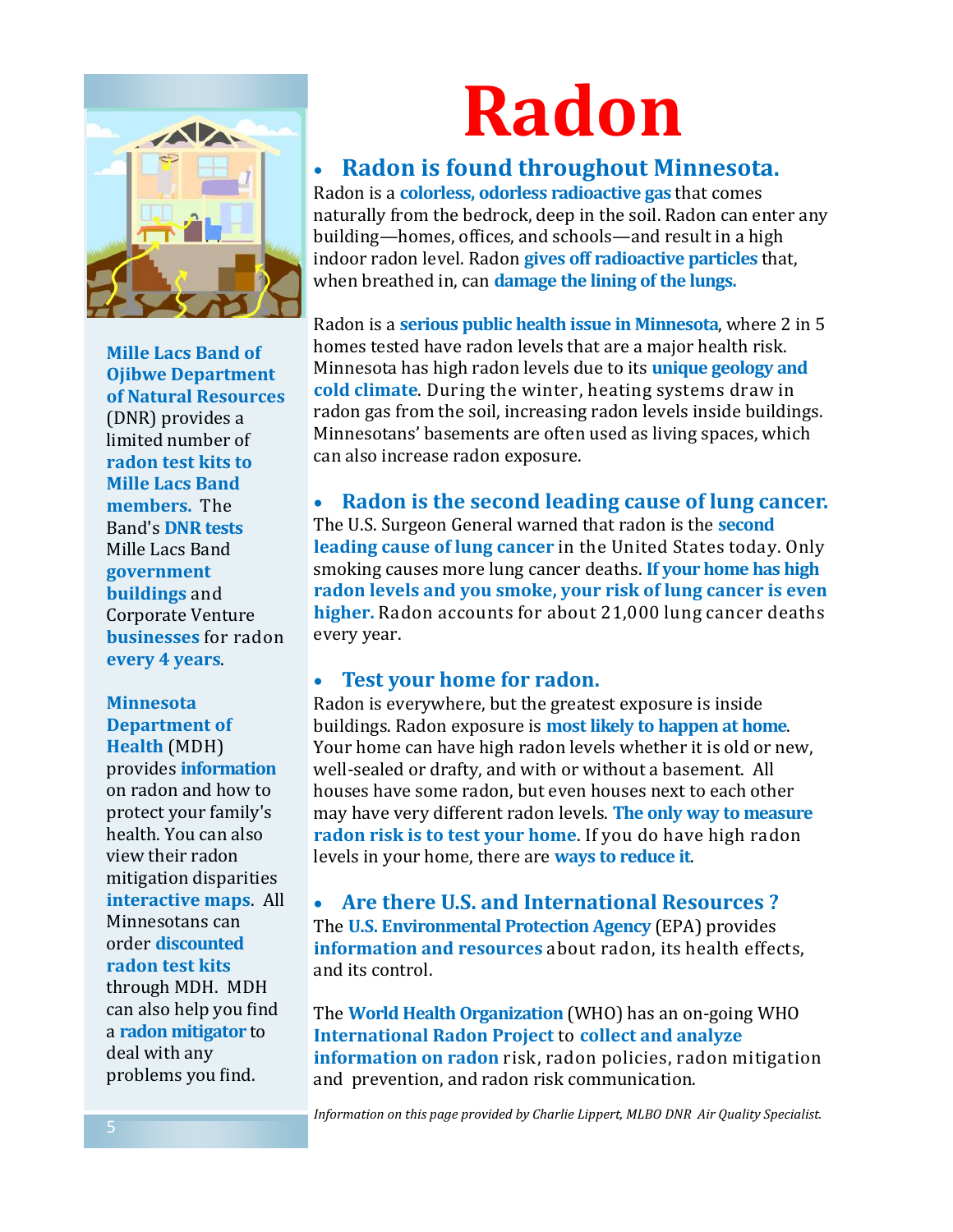#### **What Is Information?**

Information is what we call things that are accurate **to the best of our current knowledge**.

One of the difficulties with COVID-19 has been that information changes over time as we learn more about it.

#### **What Is Misinformation?**

Misinformation is false information. It is important to remember that it is **false information that was not created with the intention of hurting** others. Misinformation is often started by someone who wants to understand a topic and cares about other people, and it is then shared by others who feel the same. **They think they are sharing good information but they are not.** Depending upon what is shared, **misinformation can be very harmful.** 

**What Is Disinformation?**

Disinformation is **false information created with the intention of profiting from it or causing harm.** That harm could be to a person, a group, or an organization. It generally **serves an agenda and can be very dangerous.** 

# **What is the "Infodemic"?**



We are all being exposed to a **huge amount of information** on a daily basis, and **not all of it is reliable**. There are **communications** from governments and health agencies around the world. There are **news articles and opinion pieces, messages** from vloggers, bloggers, podcasters and other **social media**. **Information may also be shared by friends and family**. This flood of information is called the **"infodemic"**, and the COVID-19 situation is a good example.

#### **Steps To Help Navigate the Flood of Information:**

**Assess the source.** Who shared the information and where did they get it? (Even if it is from friends or family.) Check for fake social media or websites and verify authenticity.

**Go beyond the headlines.** Headlines may be sensational or provocative to get high numbers of readers. Read more than just the headline and search more than social media.

**Identify the author.** Search the author's name online to see if they are real and who they are.

**Check the date.** Ask yourself: Is this a recent story? Is it up to date and relevant? Has a headline, image, or statistic been used out of context?

**Examine the facts.** True stories back up their claims with facts — for example, quotes from experts or links to statistics or studies,. Verify that the experts are reliable and the links really support the story.

**Turn to fact-checkers.** When in doubt, consult trusted fact-checking organizations or global news outlets. Some professional websites also focus on debunking misinformation.

*Information on this page adapted from the World Health Organization website at: www.who.int*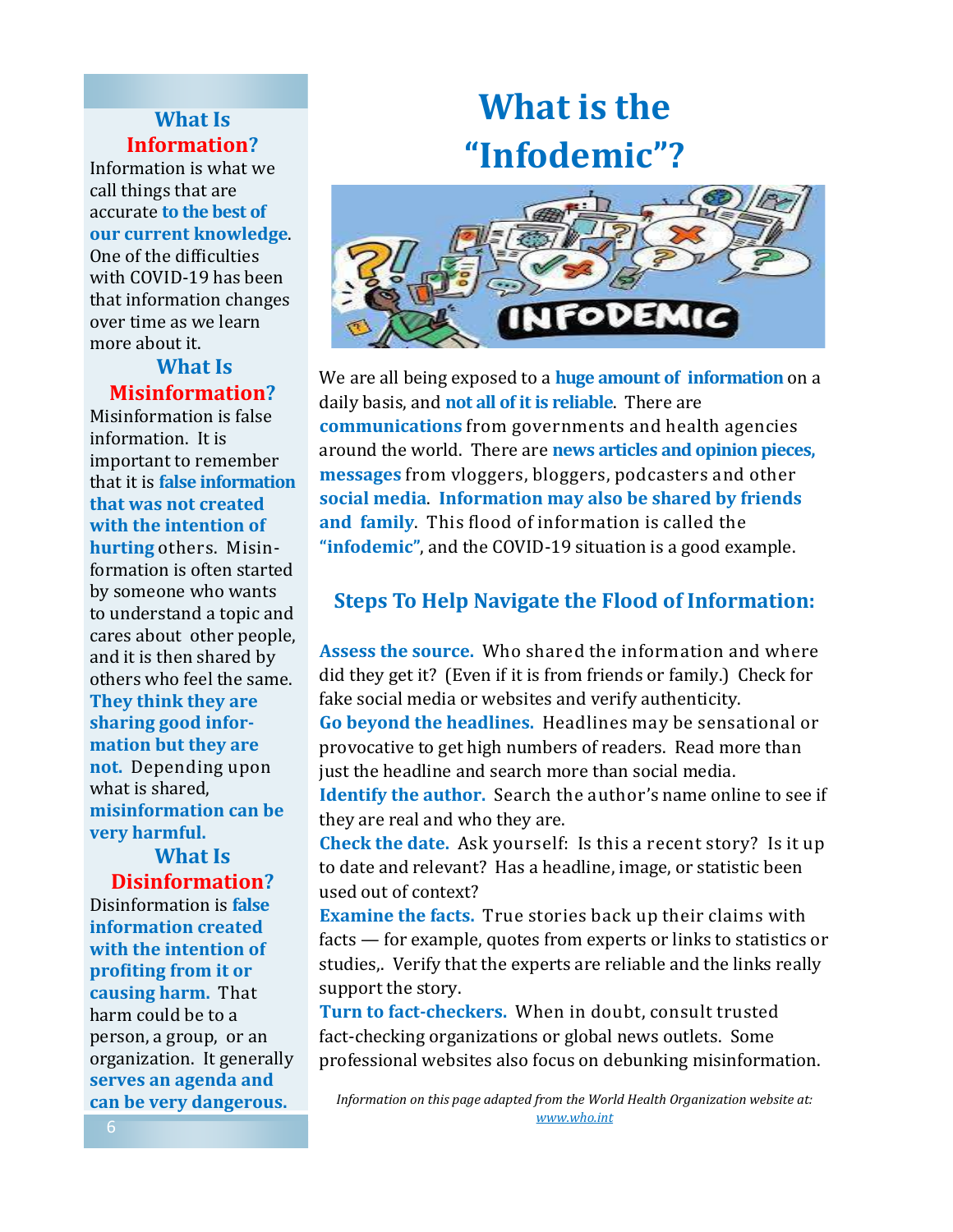# **Onamia School Students Learn Hands-On Skills and Eat Healthily**











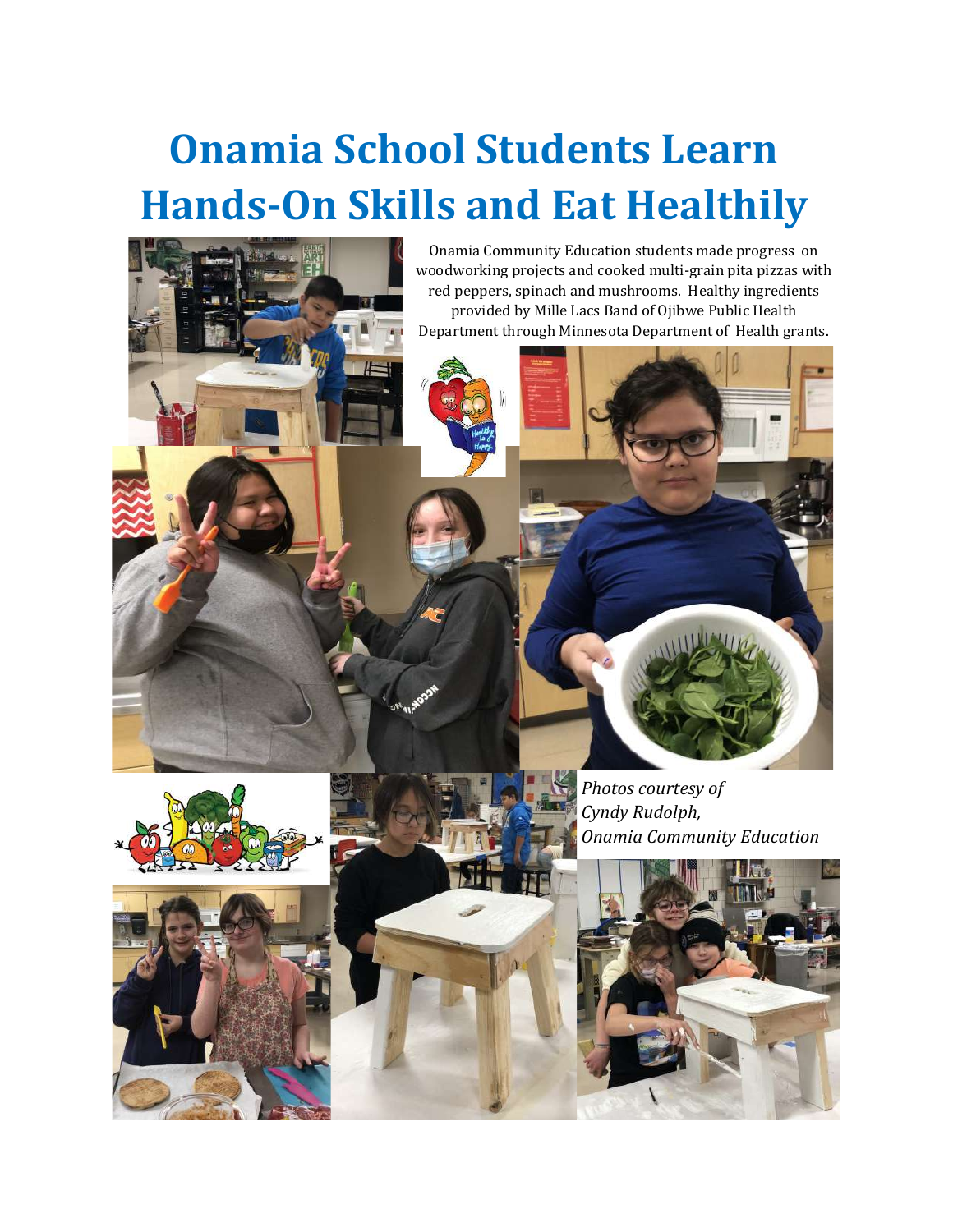

### **Celebrate February!**

February 1 — Spunky Old Broads Day

February 3 — Feed The Birds Day

February 6 — International Frozen Yogurt Day

February 9 — Read In the Bathtub Day

February 11— Make A Friend Day

February 13 — National Wingman Day

February 18 — National Caregiver Day

February 20— Love Your Pet Day

February 22 — Be Humble Day

February 26 — National Pistachio Day

February 28 — National Chili Day

### **February Heart Healthy Recipe: Apple Cinnamon Cupcakes**

Serves 12 (1 Cupcake) Calories: 126 Carbohydrates: 27 g. Sugars: 15 g. Fiber: 1 g. Cholesterol: 0 mg. Protein: 2g. Sodium: 170 mg.

#### Ingredients:

Vegetable oil spray 1 c. All-purpose flour 1/2 c. whole-wheat flour 1 t. baking powder 1 t. baking soda 1 t. poppy seeds 1 t. ground cinnamon 1 c. peeled & shredded Granny Smith apples (about 2 medium) 3/4 c. firmly packed light brown sugar 1/3 c. unsweetened applesauce 1 large egg or egg substitute equivalent to 1 egg, lightly beaten 2 T. light tub margarine

#### Directions:

- Preheat the oven to 350 degrees.
- Lightly spray a 12-cup muffin pan with vegetable oil spray.
- In a small bowl, stir together the flours, baking powder, baking soda, poppy seeds, and cinnamon.
- In medium bowl, stir together the remaining ingredients.
- Add the flour mixture to the apple mixture.
- Stir together until the flour is just moistened. (Do not overmix or the cakes will be touch.)
- Spoon 1/4 c. batter into each muffin cup.
- Bake for 16 to 17 minutes, or until a cake tester or wooden toothpick inserted in the center comes out clean.
- Invert the pan on a cooling rack to remove the cakes.
- Let cool for at least 5 minutes before serving.

Recipe taken from the American Heart Association cookbook, "Healthy Recipes Kids Love."